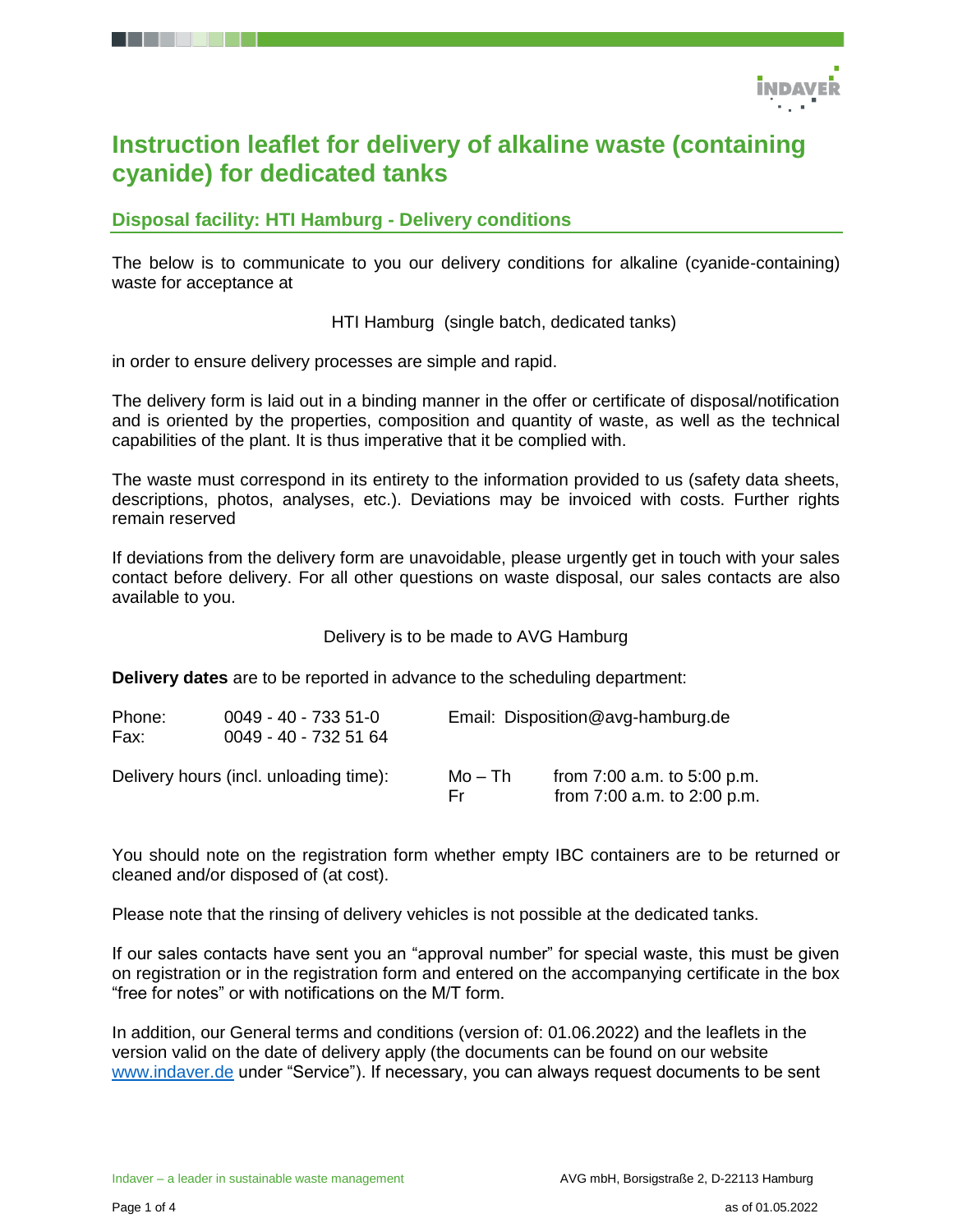

## 1. Definition

Waste for the dedicated tanks within the meaning of this information leaflet is alkaline waste (containing cyanide) from industry, commerce, collection and hazardous substance collections (e.g.: Solvents, washing water, cleaning baths, rinsing baths)

## 2. Delivery form

- Tanker, suction tanker, IBC/ASF containers, barrels
- The following criteria apply in the event of delivery in IBC/ASF containers or barrels:
	- All IBC/ASF containers and barrels must be tightly closed, clean on the outside, intact, approved and suitable for the contents. The size of the bunghole must be greater than 5 cm.
	- Every IBC/ASF container and every barrel must be clearly, visibly and permanently labelled with the following information
	- Producer
- EWC Code
- Type of waste/if needed, Approval number
- Notification No.

• Correct ADR labels

• Hazardous substance labelling as per GHS/CLP

- Any extraneous lettering or inapplicable hazard labels are to be removed
- The barrels are to be delivered on fully intact, stable, standard wooden pallets. Secure adequately to ensure hazard-free unloading and handling. Stacked height max. 1m. Barrels cannot be delivered in ASP containers.
- Only barrels of the same size and notification may be assembled on each pallet.
- The delivery must be made using vehicles that allow hazard-free unloading by forklift (no delivery in roll-off containers or skips)
- For technical reasons, rolling hoop drums and barrels with side bungs cannot be accepted. Exceptions can be made in individual cases with prior agreement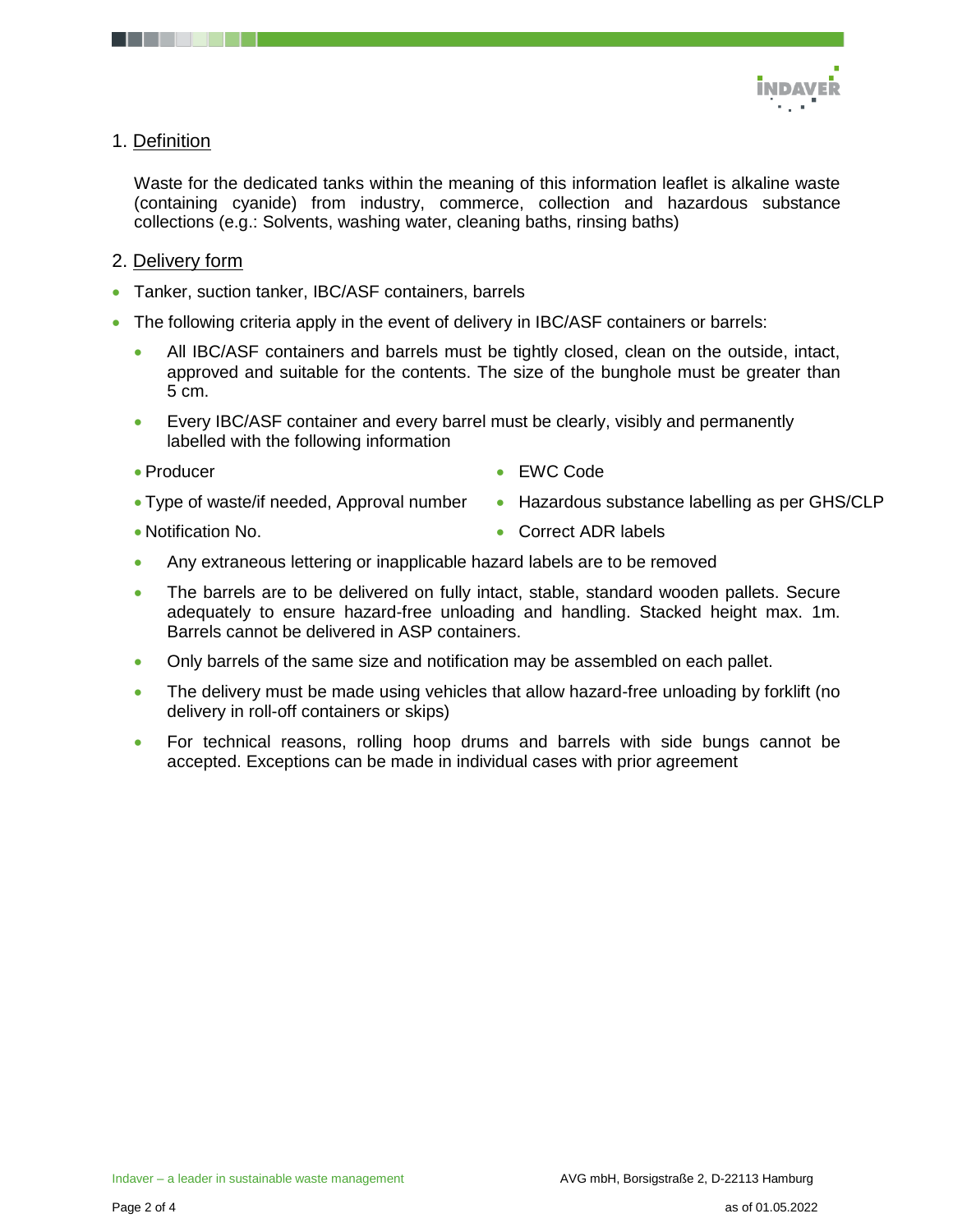

# 3. Criteria for waste for the dedicated tanks

## General conditions of acceptance (all at ambient temperature)

| Consistency          | liquid                    |
|----------------------|---------------------------|
| pH:                  | >12                       |
| Temperature:         | $<$ 30 $^{\circ}$ C       |
| Density:             | $< 1.2$ g/cm <sup>3</sup> |
| Viscosity:           | $<$ 200 mPas              |
| Solid content:       | < 1 Wt. % (sediment)      |
| Ignition temperature | $>200^{\circ}$ C          |
|                      |                           |

# Basic chemical qualities

If not otherwise agreed in the offer/certificate of disposal, the following basic qualities apply (parameters not listed must be queried separately):

| • Chlorine:                                  | < 2                      | Wt.%    |
|----------------------------------------------|--------------------------|---------|
| • Bromine:                                   | < 0.2                    | Wt.%    |
| · Iodine:                                    | < 0.01                   | Wt.%    |
| • Fluorine:                                  | < 0.1                    | Wt.%    |
| • Sulphur:                                   | < 1                      | Wt.%    |
| • Phosphorus:                                | < 1                      | Wt.%    |
| • Mercury:                                   | < 50                     | mg/kg   |
| • Arsenic, cadmium, thallium (total)         | < 100                    | mg/kg   |
| • Heavy metals (total)                       | < 0.5                    | $Wt.$ % |
| (Ni, Cu, Te, Se, Sb, Be, Pb, Cr, Sn, V)      |                          |         |
| $\bullet$ Zinc:                              | < 1                      | Wt.%    |
| • Molybdenum:                                | < 500                    | mg/kg   |
| • Sodium/potassium/lithium/magnesium (total) | < 5                      | Wt.%    |
| • Organosilicon:                             | < 0.3                    | Wt.%    |
| • Evaporation residues                       | < 10                     | Wt.%    |
| • PCB and PCT (as per DIN)                   | < 10                     | mg/kg   |
| • Peroxides                                  | below limit of detection |         |